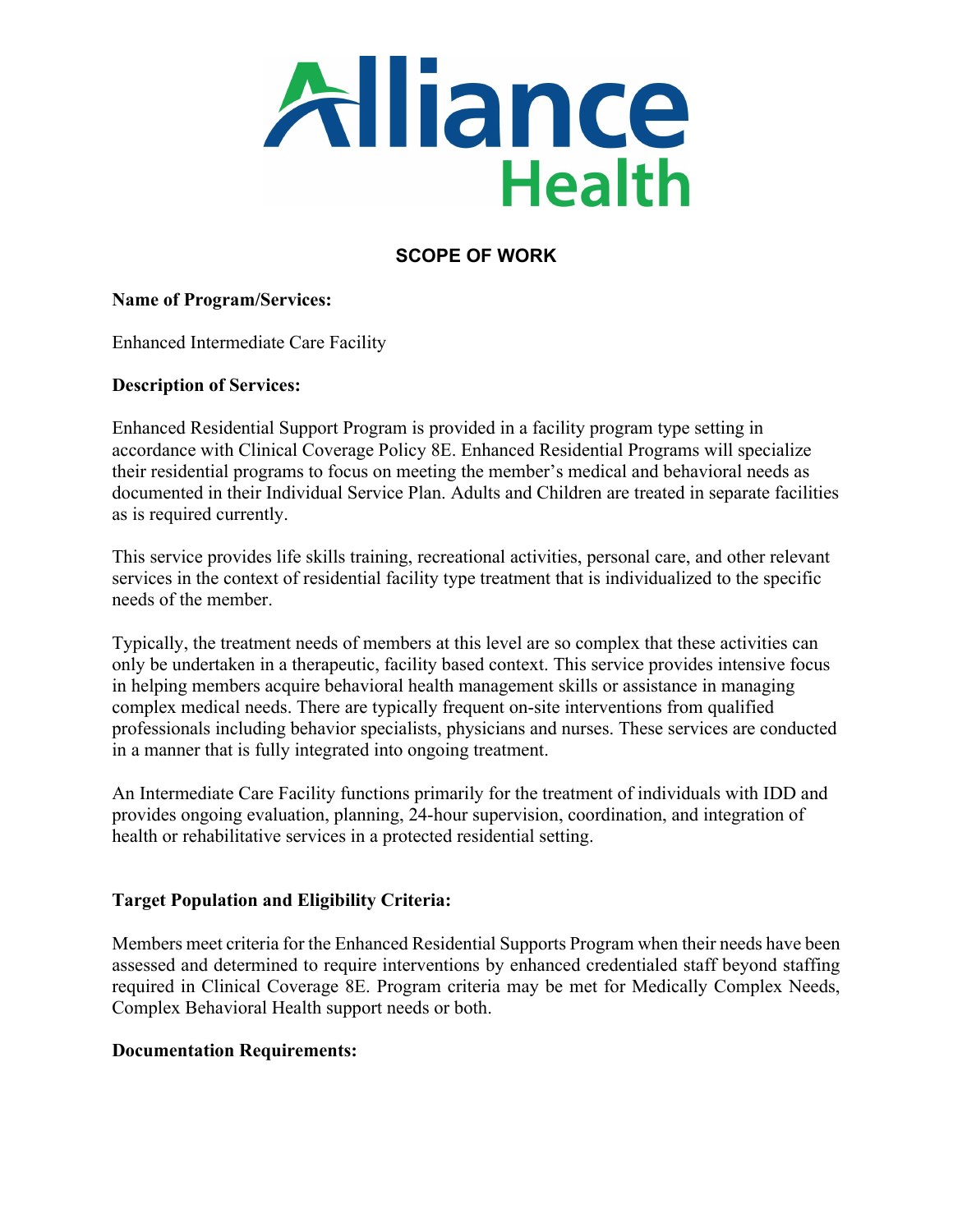

The minimum service documentation requirements for services provided through NC Medicaid are contained within Clinical Coverage Policy 8E.

## **Utilization Management:**

# *Program Eligibility Entrance Criteria:*

1. Members must be discharging from one of the following levels of care: Hospitalization, PRTF, ICF-IDD, Skilled Nursing Facility or Correctional facilities.

# **AND**

2. At have least one of the following:

a. Documentation that discharge barriers are a result of non-enhanced residential referrals being denied due to Medical or behavioral acuity.

# **OR**

b. A diversion from Institutional care which provides additional support to prevent a higher level of care

# **OR**

c. Enhanced medical needs of the member requiring care to be provided by a RN/LPNfor medical tasks which cannot be delegated to other care providers

## **OR**

d. Enhanced behavioral needs of the member requires care to be provided by a qualified professional for behavioral tasks

## **AND**

3. At least one of the following:

a. Complex Medical Needs (all criteria must be met):

I. An assessment and service order by a qualified healthcare provider (Primary Care Physician) documenting the need for direct RN/LPN care that cannot be delegated. Examples include but are not limited to wound care, IV hydration or medication, vent or shunt care, respiratory care, ostomy care, catheter care or post-surgical treatment. [http://reports.oah.state.nc.us/ncac/title%2021%20-](http://reports.oah.state.nc.us/ncac/title%2021%20-%20occupational%20licensing%20boards%20and%20commissions/chapter%2036%20-%20nursing/21%20ncac%2036%20.0221.pdf)

[%20occupational%20licensing%20boards%20and%20commissions/chapter%2036%20-](http://reports.oah.state.nc.us/ncac/title%2021%20-%20occupational%20licensing%20boards%20and%20commissions/chapter%2036%20-%20nursing/21%20ncac%2036%20.0221.pdf) [%20nursing/21%20ncac%2036%20.0221.pdf](http://reports.oah.state.nc.us/ncac/title%2021%20-%20occupational%20licensing%20boards%20and%20commissions/chapter%2036%20-%20nursing/21%20ncac%2036%20.0221.pdf)

## **AND**

II. There are no other cost effective service that would be equally effective available.

**OR**

b. Complex Behavioral Health Needs

I. Behavioral needs can be physical aggression or elopement for example, needing a 24hr staff secure environment to meet their treatment needs, or when a positive behavioral support plan requires clinically trained staff involvement such as a QP or AP.

**AND**